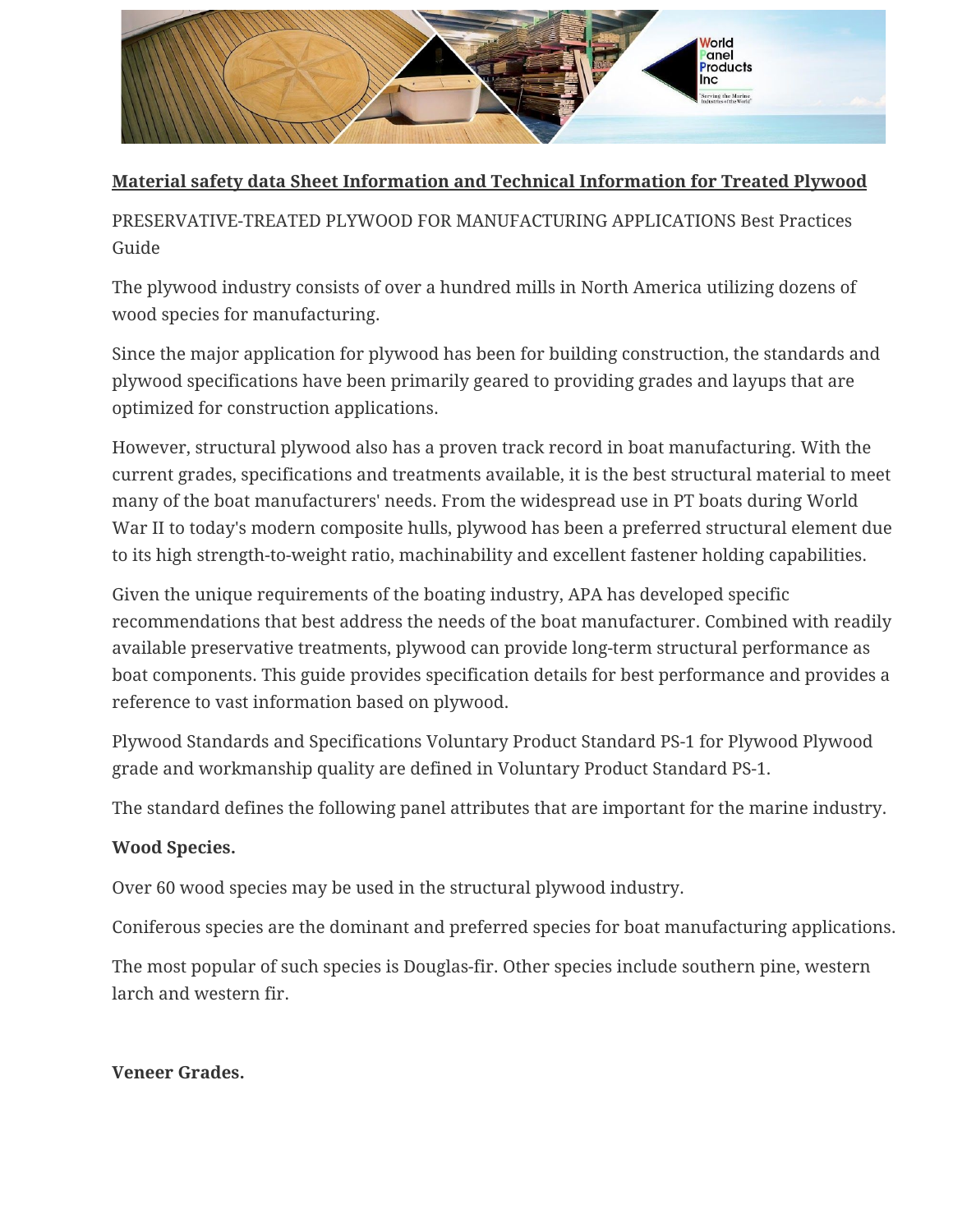

Veneer grading is based on the size and frequency of natural growth characteristics such as knots, knot holes and splits.

The common veneer grades for plywood are A, B, C, C-plugged and D.

The plywood panel itself is defined by the grade of the face and back veneers (e.g., A-B or C-D).

### **Bond Requirements.**

Virtually all structural plywood made today uses waterproof phenolic resins which maintain the bond during moisture exposure. APA Industrial Specifiers Guide Today, manufacturers of industrial grades of plywood have very tight controls over how plywood is made.

Current technology allows for production of specialty plywood with fewer core voids and gaps, which results in "tighter" panel construction. Such technology improves upon the prescribed combinations in PS 1 by considering exactly what attributes are needed by the industrial customer.

In order to fine tune the plywood grading system to more precisely meet the needs of certain manufacturing industries, APA developed an Industrial Panel Selection Guide. The grading system considers the following panel attributes in a four-number ranking known as the Industrial Category Index, or ICI number.

The four-digit ICI number consists of the following:

### **Face Veneer Quality Ranking.**

A numerical scale indicating the solidness and smoothness quality of the face veneer.

#### **Back Veneer Quality Ranking.**

Similar to the face veneer, the ranking addresses the back veneer quality required for the specific application.

#### **Inner ply veneer under the face.**

These veneers are often important for applications with heightened fastener holding demands, and where panels are going to be cut into smaller parts.

#### **Other inner plies.**

Similar to the veneer under the face, these are assessed for solidness.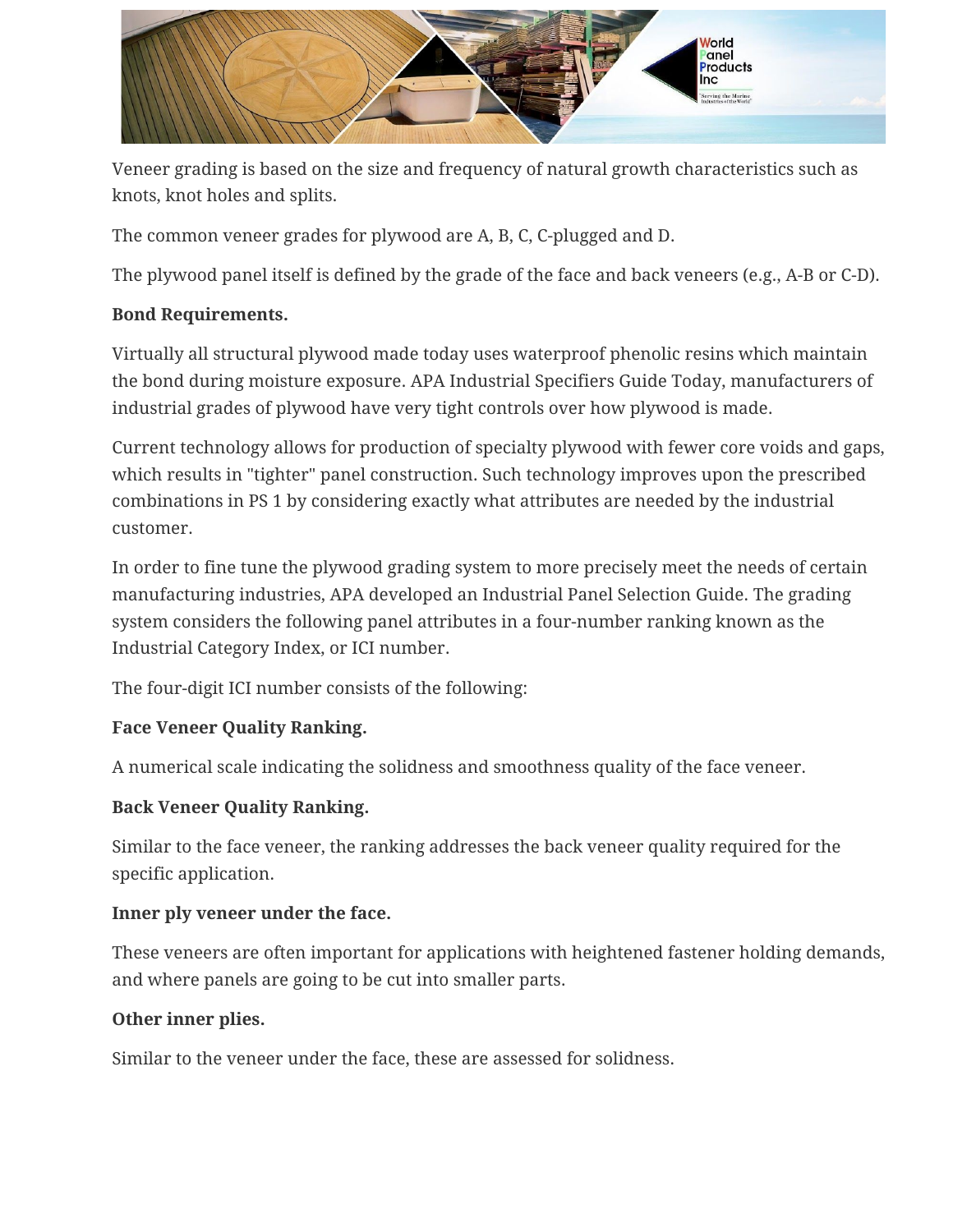

APA recommends the following minimum grade specifications for most boat construction applications\*: APA C-C Plugged, PS-1, Group 1, EXTERIOR or the panel should meet an ICI Number of 7-3-3-3.

## **Common Thicknesses of Plywood**

1/4" to 1-1/8" thick is available, with the most common thicknesses being 15/32", 19/32" and 23/32".

\* The best grade will vary depending on the application. Some boat manufacturers use treated panels with ICI number 4-3-3-3 for applications such as seats.

## **Preservative Treatments for Plywood**

Plywood has a long history of good service in the boating industry. However, as with all wood products, given extreme moisture conditions for a long period of time, plywood may be susceptible to some degree of fungal decay. In many boat applications, the risk of elevated moisture conditions is mitigated by coatings, laminates, encasement in fiberglass or other protective means that reduce the moisture pickup or provides sufficient drying rate in order to reduce the panel moisture content. For the ultimate assurance against the risk of decay, commercial pressure preservative treatments are available. Since preservative treatments render the wood an unsuitable substrate for decay fungi, treated plywood can be considered at the top level of performance with respect to longevity. Treatments and Standards Treated wood products are readily available and are often in used construction where high decay hazards exist.

Unfortunately, much of the treated plywood found in retail lumber yards may not have been re-dried to the degree required for boat construction.

The following recommendations are geared specifically for treated plywood for boat construction. For best performance, care must be taken to specify and purchase treated plywood in accordance with these recommendations.

First, make sure the plywood comes from a mill that is a member of **APA - The Engineered Wood Association**. That is your assurance that the mill is subject to APA's rigorous quality assurance program. Treating is conducted as a secondary process following the commercial treating standards written by the American Wood Preservers Association (AWPA).

The most common treatment and retention level for plywood used in boat construction is CCA (Chromated Copper Arsenate) at 0.40 pcf retention.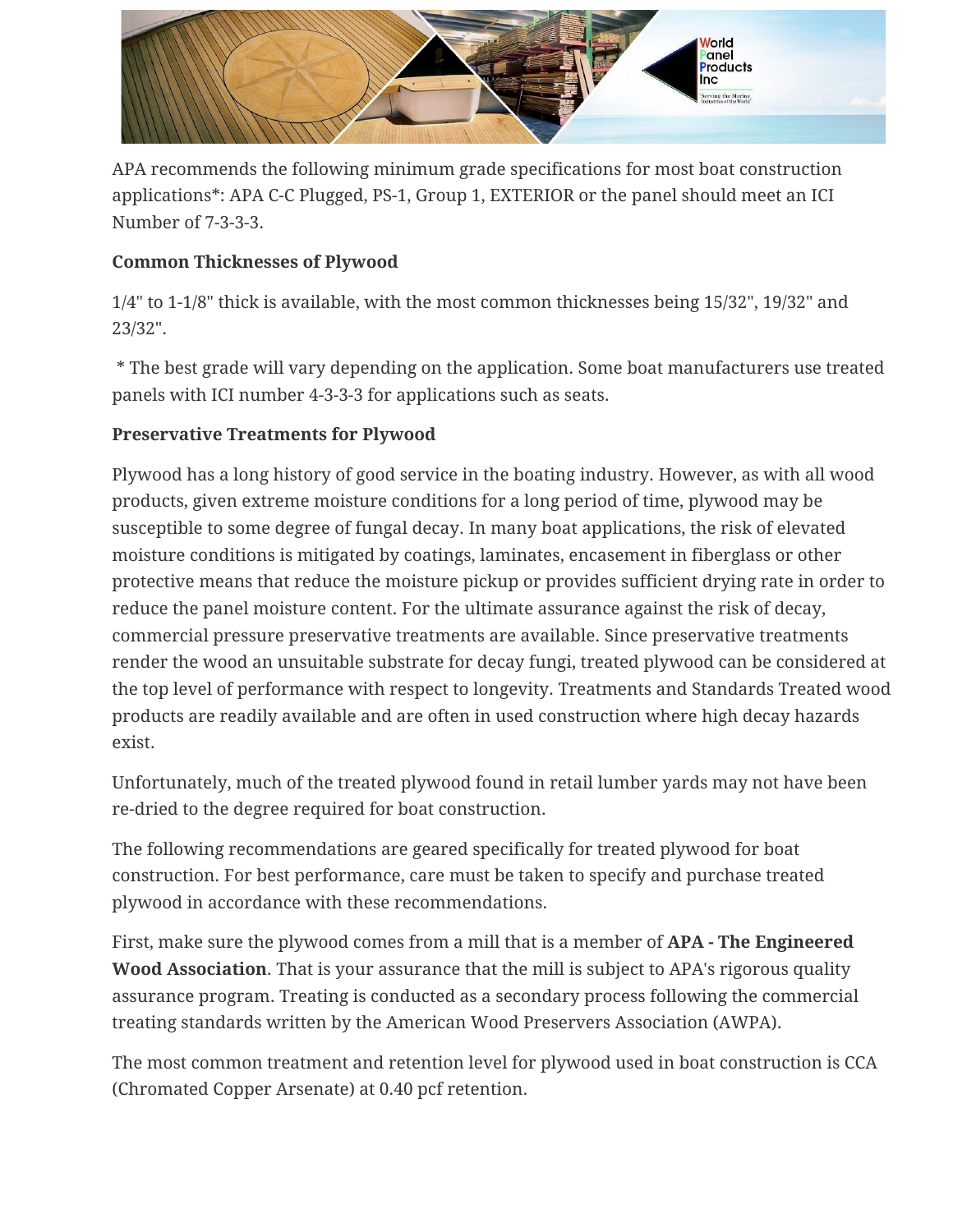

Other treatments for boat use are ACA, ACZA and ACQ. AWPA Standard C9, "Plywood - Preservative Treatment by Pressure Process", specifies that the preservative-treated panels be redried to a moisture content of 18% or less, unless waived by the specifier.

For use in boat manufacturing, the redrying of the treated plywood is essential to good performance when laminating with fiberglass.

Treated plywood purchased from lumber yards is often used in construction applications and is not necessarily re-dried after treatment. It is essential for boat manufacturers to specify redrying.

Treated plywood is trademarked by a grading agency that monitors treating quality. The trademark should specify the AWPA standard, treatment and treating retention. Many suppliers of treated plywood for the boat industry offer limited lifetime warranties.

For the BEST performance of plywood in boat manufacturing, APA recommends the use of treated plywood according to the following specifications. Treated in accordance with AWPA Standard C9 with < CCA, ACQ, ACZA or ACA> to 0.40 pcf retention.

Kiln dry after treating (KDAT) to 18% or less.

# **Laminating Fiberglass to Plywood**

Many uses of plywood in boats involve laminating fiberglass over a plywood boat component. APA recently contracted with a marine testing laboratory to study the strength of fiberglass bond using commercial resins applied to treated and untreated plywood.

The objective of the study was to assess the effect of preservative treatments and panel moisture content on the strength of the laminate bond. The study assessed the laminating strength on treated and untreated plywood.

To study the effect of moisture content, half of the panels were humidified to simulate the upper range of moisture content of what may be expected from treated panels after redrying or from panels stored at a boat manufacturer's facility.

The treated plywood developed bond strengths similar to the untreated plywood. As expected, the moisture content of the plywood influenced the strength of the fiberglass bond.

However, even at the highest moisture condition, the ultimate test failure mode in the vast majority of the cases was wood failure within the plywood itself, rather than at the laminate bond interface.